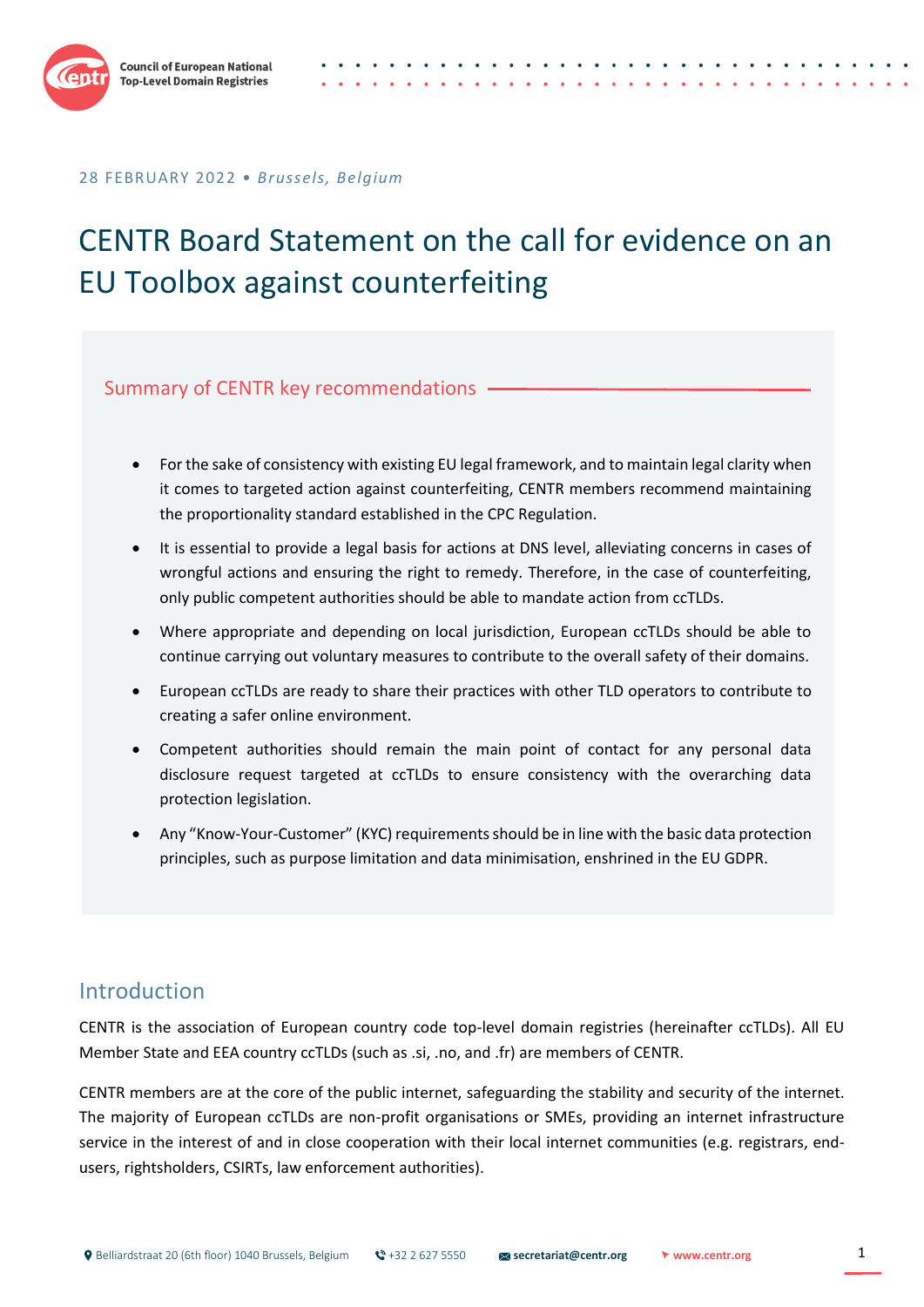

ccTLDs are responsible for operating and maintaining the technical Domain Name System (DNS) infrastructure for their top-level domain. The DNS is a well-established network protocol at the heart of the internet infrastructure – commonly thought of as the "phone book of the internet". It provides a navigation function to map user-friendly domain names to numeric IP addresses. ccTLDs only hold information enabling users to navigate the internet but do not store, transmit or enhance any content online.

CENTR welcomes the European Commission's call for evidence in the context of the EU Toolbox against counterfeiting and wishes to submit the following recommendations to **support fact-based and informed policymaking**, in line with the principle of proportionality.

## The role of ccTLD registries

ccTLDs are only one of several internet infrastructure actors that enable users to reach content or send emails. ccTLDs enable domain names to point to an IP address on which these services (e.g. a website or an email server) are hosted. Furthermore, ccTLDs maintain a registration database that contains the names and contact details of domain name holders. Elements of this registration database are publicly accessible via the so-called WHOIS. In addition, ccTLDs, as technical operators of the internet infrastructure, are considered to be 'operators of essential services' under Directive 2016/1148 [NIS Directive]) and 'essential entities' under the upcoming revision of the NIS Directive (NIS 2 Directive).

Each ccTLD maintains the authoritative name server for the specific top-level domain(s) managed by that ccTLD. Every authoritative name server managed by a ccTLD provides information about all the delegations and complete DNS information of registered domain names.

**A domain name and its management are distinct from, and cannot be equated with the content of any services related to the domain name**, that are provided by other intermediaries (such as web hosting companies, mail service providers etc.).

CENTR welcomes the general objective of the EU Toolbox against counterfeiting to set out a coherent, effective and coordinated action against counterfeiting, both online and offline. However, it is worth pointing out that in addition to being coherent, effective and coordinated, any **action targeting intermediaries lower in the internet stack and further away from the content, such as ccTLD registries, needs to be necessary and proportionate**.

ccTLDs do not have the technical capacity to directly target unlawful content online. They can only suspend the underlying technical infrastructure, i.e. the domain name, that will disrupt the functioning of all associated services (such as website or email hosting). However, this drastic measure does not remove illegal content from the internet: the unlawful content remains reachable through other means (e.g. directly typing the IP address in the browser).

The existing legal framework in the area of consumer protection clearly establishes a certain proportionality standard when action at ccTLD level can be mandated. According to the Consumer Protection Cooperation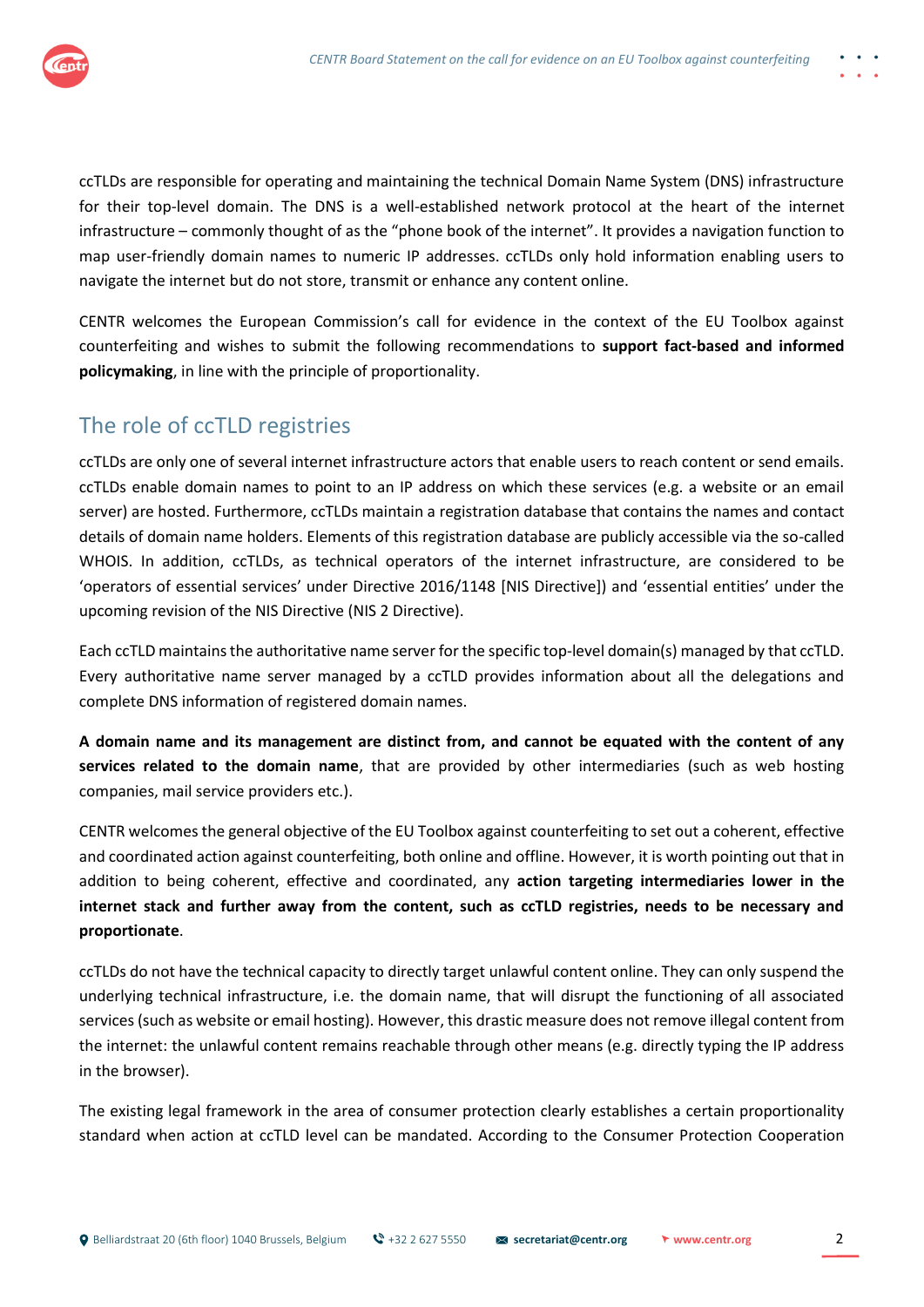

Regulation<sup>1</sup>, the deletion of a fully qualified domain name can only be considered as a potential measure available to competent authorities "where no other effective means are available to bring about the cessation or the prohibition of the infringement[...] and in order to avoid the risk of serious harm to the collective interests of consumers" (Article 9(4)(g)). In addition, any action at ccTLD level can only be mandated "when appropriate" and when contacting other intermediaries closer to the content has not brought about any results.

For the sake of consistency with the existing EU legal framework, and in order to maintain legal clarity for ccTLD registries when it comes to targeted action against counterfeiting, **CENTR members recommend maintaining the proportionality standard established in the CPC Regulation**, when discussing new legislative initiatives in the area of Intellectual Property rights (IPR) enforcement. Any conflicting obligations run the risk of having disproportionate and undesirable effects on the internet's infrastructure.

## The role of competent authorities

Due to the technical role of ccTLDs and their role as essential service providers, it is crucial to ensure that **a close cooperation between ccTLD registries and competent public authorities is maintained** when any action at DNS level is mandated (in response to targeting the availability of illegal content online). The qualification of the (il)legality of content depends on the local legal framework and, except for cases when content is illegal beyond any doubt, should be assessed as such by competent authorities. This is especially the case in the area of IPR infringements, that not only require specialised knowledge and insight, but also a balancing act with other public interests involved (e.g. in the area of copyright exceptions). A ccTLD registry does not have a special authority to effectively judge over the legality of content that is put online.

As counterfeited products and their risk to consumers may legitimately fall into the area of consumer protection, it is necessary to **ensure that already existing competent authorities, such as consumer protection authorities, are adequately equipped and resourced to address consumer protection infringements online, including counterfeited products**. Additionally, the CPC Regulation already establishes the minimum powers available for consumer protection authorities to take in response to serious infringements online.

Furthermore, due to the risk of inflicting collateral damage on the lawful use of services when action at DNS level is mandated, it is in the interest of legal clarity and proportionality that **an appropriate assessment of the illegality of content is done by a competent authority before addressing ccTLD registries**. Moreover, it is worth pointing out that suspension of domain names cannot be considered as an interim measure that can easily be reversed. As a result, **any action at DNS level in response to illegal content available through associated services (such as websites) can only be considered when the illegality of the content has been appropriately assessed and if possible, established by competent authorities**. A proper legal basis for any action mandated at DNS level will help to alleviate any concerns with potential liability claims in case of wrongful action. An appropriate legal basis is also needed to ensure that affected individuals and other rightsholders can effectively

<sup>1</sup> Regulation (EU) 2017/2394 on the cooperation between national authorities responsible for the enforcement of consumer protection laws and repealing Regulation (EC) No 2006/2004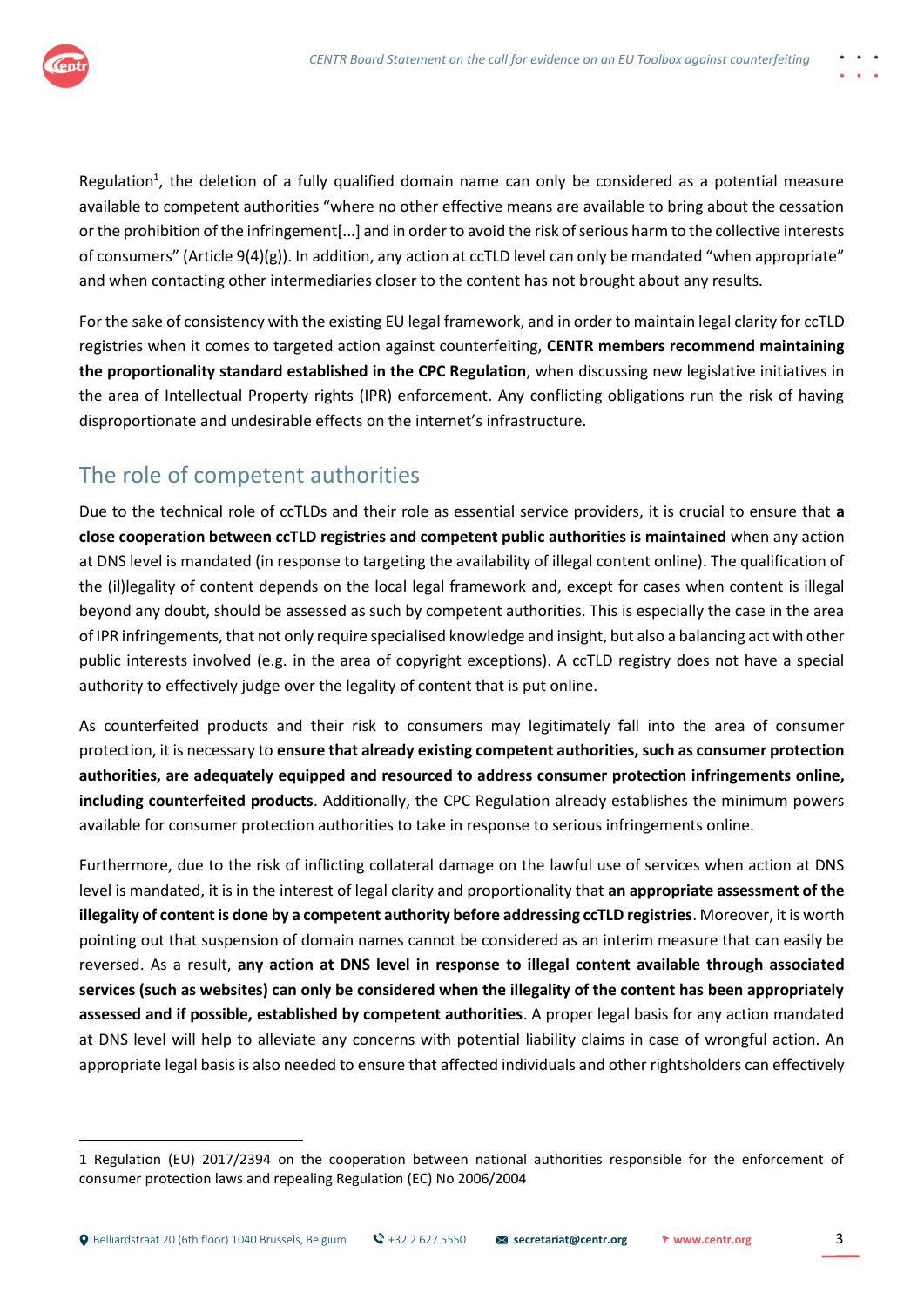exercise their right to remedy, in cases where they are deprived from accessing a fundamental digital infrastructure as a result of a wrongful action.

The relevant legal expertise available to rightsholders can be streamed into the process by making sure **there is an effective way for rightsholders to flag counterfeited material to competent authorities** who can then perform the necessary assessment and mandate action from appropriate intermediaries.

## Voluntary cooperation mechanisms with authorities

In order to be able to assess the necessary level of regulatory intervention in the area of IPR infringement online, an appropriate impact assessment is needed to provide neutral and objective data on the size of the problem (e.g. any quantitative and qualitative analysis on the scale of trademark infringements in the EU); and the breakdown and analysis of the types of intermediaries whose services and infrastructure are used to commit trademark infringements (e.g. hosted websites within specific TLDs, online marketplaces, social media platforms etc).

When it comes to the DNS level and specifically with regard to potential illegal activity associated with domain names, the recent DNS Abuse study<sup>2</sup> unfortunately does not provide enough analysis linking counterfeiting activities to the misuse of domain names. The statistics that are predominantly cited within the study refer to general reports and figures that do not reflect the size of the problem in connection to particular ccTLDs but concern IPR infringements taking place all over the internet ecosystem, including online marketplaces and social media<sup>3</sup>. Furthermore, the authors of the study have pointed out that "further studies would be needed to analyse and assess extensively the economic and societal impact of DNS abuse and its various types on EU citizens and businesses and the sectors which are more exposed to such phenomenon". Limited information from the WIPO UDRP statistics, as evident from the DNS abuse study, shows that counterfeiting in cybersquatting cases did trend down slightly in the period of 2018-2021<sup>4</sup>.

In the absence of compelling evidence of a widespread problem with counterfeiting within European ccTLDs, it may be assumed that the existing good practices and voluntary measures taken by ccTLDs to tackle any illegal content online are sufficient in keeping abuse out of European ccTLDs. ccTLDs would gladly share their practices with other TLDs to contribute to a safer online environment.

Therefore, **ccTLDs should be able to continue carrying out voluntary measures, where appropriate,** in the context of fraudulent activity linked to a domain name, depending on the local jurisdiction. These voluntary measures could include additional cooperation agreements with law enforcement authorities<sup>5</sup> and consumer

<sup>&</sup>lt;sup>2</sup> Study on Domain Name System (DNS) Abuse, written for the European Commission, January 2022.

<sup>&</sup>lt;sup>3</sup> See for example, EUIPO 2020 Status Report on IPR Infringement that suggests that online marketplaces and social media are increasingly more abused by the criminal groups to engage in the sale of counterfeit products.

<sup>4</sup> Study on Domain Name System (DNS) Abuse, p.78.

<sup>&</sup>lt;sup>5</sup> E.g. Nominet's (.uk) successful cooperation with the Police Intellectual Property Crime Unit (PIPCU) in Operation Ashiko to reduce the number of counterfeit sites: [https://www.nominet.uk/record-low-for-number-of-uk-domains-suspended](https://www.nominet.uk/record-low-for-number-of-uk-domains-suspended-by-law-enforcement/)[by-law-enforcement/](https://www.nominet.uk/record-low-for-number-of-uk-domains-suspended-by-law-enforcement/)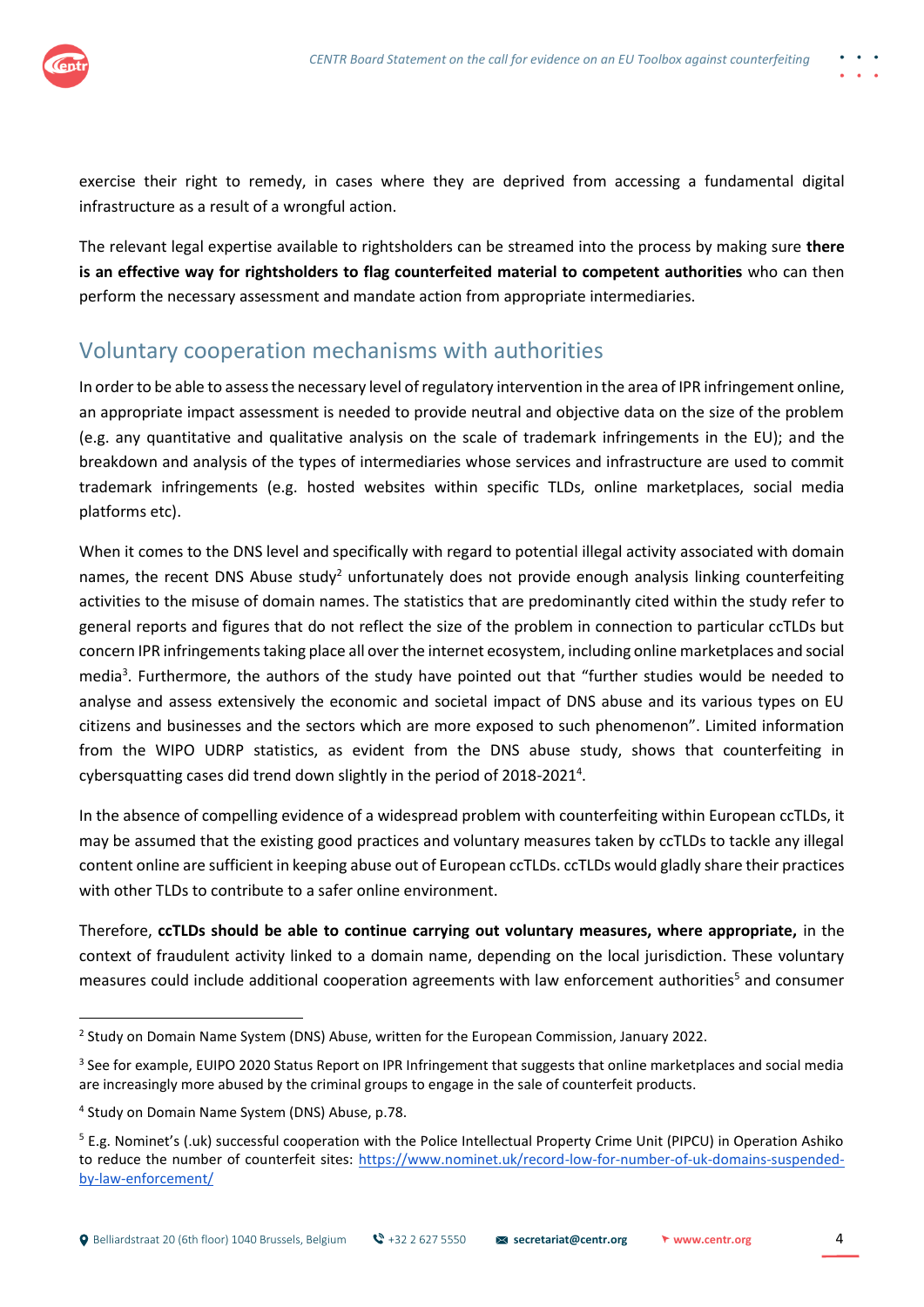

protection authorities to ensure swifter actions<sup>6</sup>; and/or the exchange of statistical data and trends with likeminded partners<sup>7</sup>, just to name a few.

#### Access to registration data

ccTLD registries maintain a domain name registration database. This database contains the contact information of domain name holders, technical and administrative data necessary to provide DNS services. Only part of these registration databases is publicly accessible within the limitations of national and regional legislation. Registration data can be queried by the general public using different protocols like the web, WHOIS and RDAP, each offering their own unique controls to comply with the EU General Data Protection Regulation (GDPR).

European ccTLDs have established various ways and methods to keep registration data accurate. Some ccTLDs make use of national eID schemes in the process of domain name registration<sup>8</sup>, others perform additional registration data checks post-registration based on the internal tools available for screening new registrations<sup>9</sup>. Means and practices available for European ccTLDs vary depending on the national legal frameworks, and the availability of functioning eID schemes and other digital identification tools. Any 'Know-Your-Customer' (KYC) **requirements that may oblige ccTLDs to collect more personal information need to be in line with the limits of the EU GDPR, including purpose limitation and data minimisation**. It is also worth pointing out that a specific data accuracy obligation for the purposes of enhanced cybersecurity would be applicable to ccTLDs as part of the upcoming NIS 2 Directive. Any conflicting or duplicating obligations on data accuracy, including extensive KYC requirements as part of IPR enforcement discussions, are not justified, considering the low level of abuse within ccTLDs.

In addition, access to registration data is governed by the EU GDPR, and other national data protection frameworks. Access to registration data by law enforcement authorities is governed by the upcoming e-Evidence framework<sup>10</sup>, and the NIS 2 Directive. Any data access request needs to meet the requirements of lawful access based on "legitimate interest", that includes **transmitting personal data in individual cases or in several cases relating to the same criminal act or threats to public security to a competent authority** (EU GDPR, Recital 50). It is also worth pointing out that ccTLDs can provide non-public registration data details

<sup>&</sup>lt;sup>6</sup> E.g. DNS Belgium's (.be) cooperation agreement with FPS Economy: [https://www.dnsbelgium.be/en/news/fraudulent](https://www.dnsbelgium.be/en/news/fraudulent-websites-offlinehttps:/www.dnsbelgium.be/en/news/fraudulent-websites-offline)[websites-offline](https://www.dnsbelgium.be/en/news/fraudulent-websites-offlinehttps:/www.dnsbelgium.be/en/news/fraudulent-websites-offline)

<sup>&</sup>lt;sup>7</sup> E.g. EURid's (.eu) collaboration with the International Anti-Counterfeiting Coalition: [https://eurid.eu/en/news/eurid-and](https://eurid.eu/en/news/eurid-and-iacc-team-up-to-fight-cybercrime/)[iacc-team-up-to-fight-cybercrime/](https://eurid.eu/en/news/eurid-and-iacc-team-up-to-fight-cybercrime/)

<sup>&</sup>lt;sup>8</sup> E.g. The use of NemID for verifying identities of individuals and businesses based in Denmark by DK Hostmaster (.dk); the Estonian Internet Foundation requires verification of .ee registrants with the use of Estonian eID solutions and also accepts the use of ID cards from Belgium, Latvia, Lithuania, Finland.

 $9$  E.g. the APEWS tool developed by EURid to screen for potentially abusive registrations; screening system developed by DNS Belgium to scan new registrations for incorrect registration data; machine learning tool used by SIDN (.nl) to identify potentially fake webshops.

<sup>&</sup>lt;sup>10</sup> Proposal for a Regulation on European Production and Preservation Orders for electronic evidence in criminal matters, COM/2018/225 final - 2018/0108 (COD).